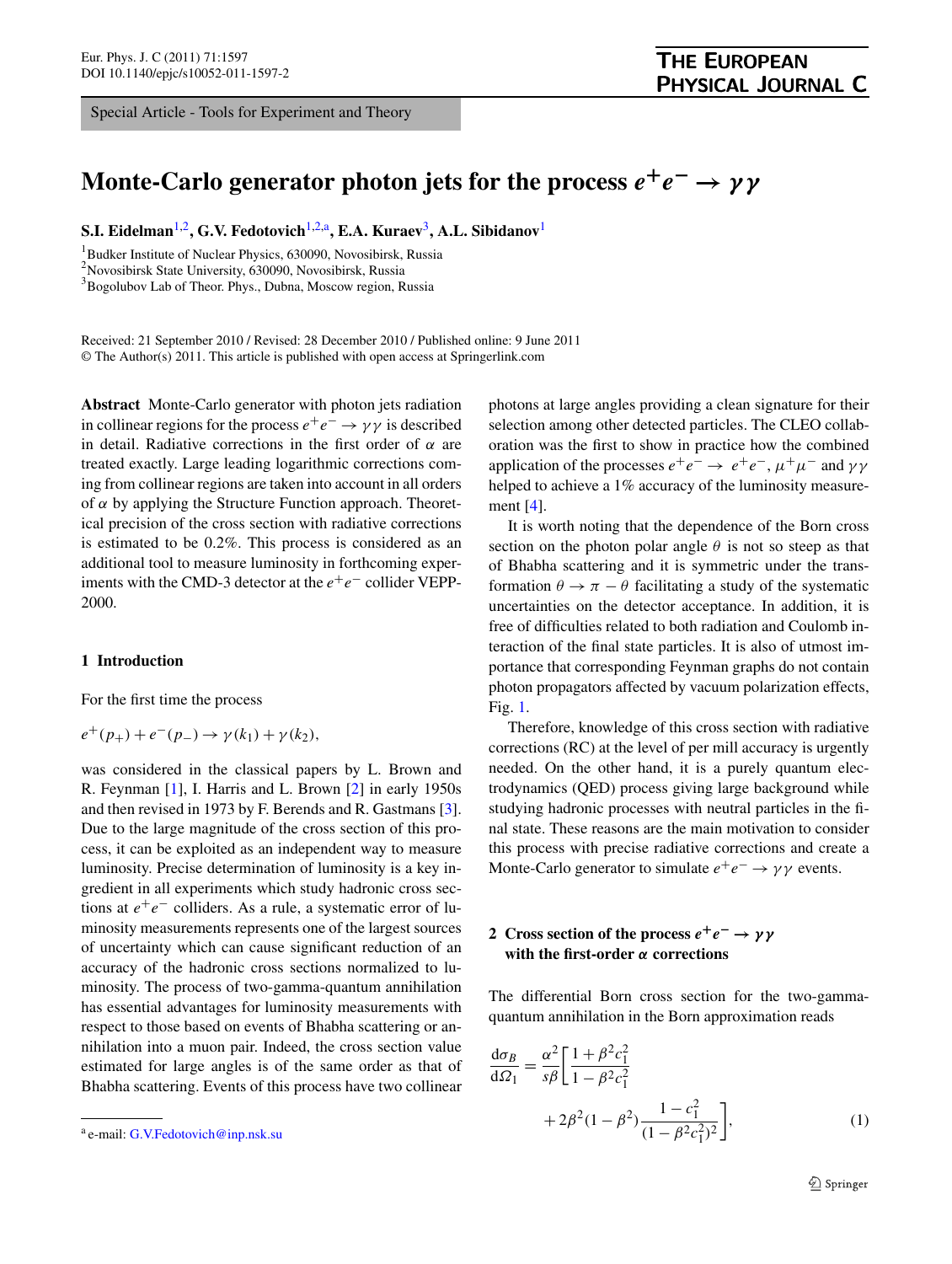<span id="page-1-0"></span>

**Fig. 1** Feynman diagrams for two-gamma-quantum annihilation

where  $s = (p_+ + p_-)^2 = 4\varepsilon^2$ ,  $\varepsilon$  is the beam energy and  $\beta =$  $v/c = \sqrt{1 - m_e^2/\varepsilon^2}$ ,  $c_1 = \cos \theta_1$ ,  $\theta_1 = \widehat{k_1 p_-}$ . It is assumed that both final photons are detected and their polar angles with respect to the beam directions are not too small  $(\theta_{1,2} \gg)$ *me/ε*).

Following the well-known results obtained in [[5\]](#page-4-4) and considering the RC due to emission of virtual and soft real photons, this part of the cross section can be written as

$$
d\sigma_{B+S+V} = d\sigma_B \left\{ 1 + \frac{\alpha}{\pi} \left[ (L-1) \left( 2 \ln \frac{\Delta \varepsilon}{\varepsilon} + \frac{3}{2} \right) \right.\right.+ K_{SV} \right\},\,
$$
  

$$
K_{SV} = \frac{\pi^2}{3} + \frac{1 - c_1^2}{2(1 + c_1^2)} \left[ \left( 1 + \frac{3}{2} \frac{1 + c_1}{1 - c_1} \right) \ln \frac{1 - c_1}{2} \right. \left. (2) + \left( 1 + \frac{1 - c_1}{1 + c_1} + \frac{1}{2} \frac{1 + c_1}{1 - c_1} \right) \right.+ \ln^2 \frac{1 - c_1}{2} + (c_1 \to -c_1) \left. \right],
$$

where  $L = \ln(s/m_e^2)$  is a large logarithm. For  $s \sim 1 \text{ GeV}^2$ ,  $L \approx 15$ . The energy of the radiated soft photons is implied to be sufficiently low so that they are not detected and its value does not exceed some small quantity  $\Delta \varepsilon \ll \varepsilon$ .

Consider now the process of three-gamma-quantum annihilation which can be treated as a radiative correction for two-gamma-quantum annihilation:

$$
e^+(p_+) + e^-(p_-) \to \gamma(k_1) + \gamma(k_2) + \gamma(k_3).
$$

For the first time the analytic expression for this process was obtained by M.V. Terentjev in [[6\]](#page-4-5). A much simpler way to obtain the same expression was suggested in [[7,](#page-4-6) [8](#page-4-7)], based on the chiral amplitude method, when all three hard photons are emitted in the so called non-collinear region (outside narrow cones). The differential cross section is given by

$$
d\sigma^{e^+e^- \to 3\gamma} = \frac{\alpha^3}{8\pi^2 s} R_{3\gamma} d\Gamma, \tag{3}
$$

$$
R_{3\gamma} = s \frac{\chi_3^2 + (\chi_3')^2}{\chi_1 \chi_2 \chi_1' \chi_2'}
$$
  
- 2m\_e^2 \left[ \frac{\chi\_1^2 + \chi\_2^2}{\chi\_1 \chi\_2 (\chi\_3')^2} + \frac{(\chi\_1')^2 + (\chi\_2')^2}{\chi\_1' \chi\_2' \chi\_3^2} \right]

+ two cyclic permutations*,*

$$
d\Gamma = \frac{d^3 k_1 d^3 k_2 d^3 k_3}{k_1^0 k_2^0 k_3^0} \delta^{(4)}(p_+ + p_- - k_1 - k_2 - k_3),
$$
  

$$
d\Gamma = \frac{s}{2} \frac{d\Omega_1 d\Omega_1 x_3 dx_3}{[2 - x_3(1 - c_3)]},
$$

where  $\chi_i = k_i p_-, \chi'_i = k_i p_+, i = 1, 2, 3, x_i = k_i^0 / \varepsilon, c_i =$  $\cos(\theta_i), \theta_i = \widehat{p_k}_i.$ 

Energy-momentum conservation allows to determine kinematics of the final photons:

$$
x_1 + x_2 + x_3 = 2, \t x_1c_1 + x_2c_2 + x_3c_3 = 0,
$$
  
\n
$$
x_1 = \frac{1 - x_3}{1 - x_3 \sin^2 \frac{\psi}{2}},
$$
  
\n
$$
x_2 = \frac{\cos^2 \frac{\psi}{2} + (1 - x_3)^2 \sin^2 \frac{\psi}{2}}{1 - x_3 \sin^2 \frac{\psi}{2}},
$$
  
\n
$$
c_2 = -\frac{x_1c_1 + x_3c_3}{x_2}, \t \psi = \widehat{k_1k_3}.
$$
  
\n(4)

The sum of this cross section integrated over all variables with those describing radiation of *soft* and *virtual* photons does not depend on inner parameters. It allows to construct a MC event generator to simulate three-photon events and to take into account proper selection criteria of a given experiment as well as include specific detector imperfections.

#### 2.1 Matching NLO and higher-order (HO) corrections

It is known that photon jets are radiated in collinear regions inside narrow cones along the motion of electrons and positrons give the dominant contribution to the cross section. So, in order to achieve a theoretical precision of about per mill, all enhanced HO corrections must be taken into account and combined with NLO corrections. The opening angle of these narrow cones is small and obeys the restrictions: 1/γ  $\ll \theta_0 \ll 1$ . As a rule, its value is chosen as  $\theta_0 = 1/\sqrt{\gamma}$ . Since the photon radiation outside these cones is not enhanced, it is sufficient to consider only radiation of one photon at large angles [[9,](#page-4-8) [10](#page-4-9)] to keep the theoretical accuracy at the per mill level.

For completeness, the cross section with one hard photon emission in the collinear region is presented below. It can be obtained using the method of quasireal electrons [[11\]](#page-4-10) similarly to [\[9](#page-4-8)]. The theorem of factorization [\[12](#page-4-11)] of *hard* and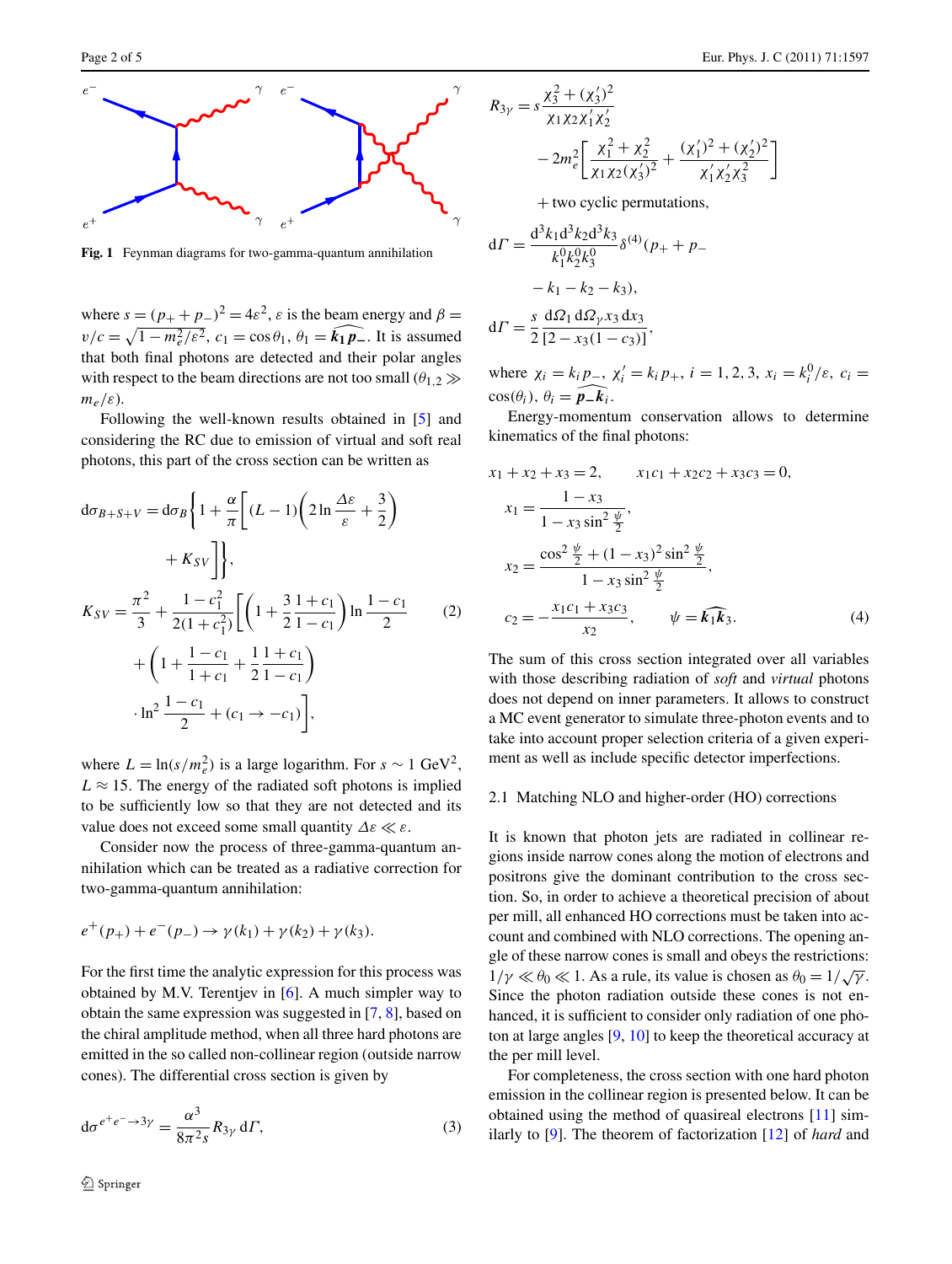*soft* photons permits to treat RC in the leading logarithmic approximation in all orders of perturbation theory in terms of Structure Functions of electron and positron, D*(z,L)*. This fact allows one to write the differential cross section for the process of two-gamma-quantum annihilation integrated inside the collinear region as follows:

$$
d\sigma_{\text{coll}} = \frac{\alpha}{\pi} \int_{\Delta}^{1} \frac{dx}{x} \left[ \left( z + \frac{x^2}{2} \right) \left( L - 1 + \ln \frac{\theta_0^2}{4} \right) + \frac{x^2}{2} \right] \left[ d\tilde{\sigma}_0(z, 1) + d\tilde{\sigma}_0(1, z) \right],\tag{5}
$$

where  $z = 1 - x$  is electron (positron) energy after emitting a photon with energy *x*.

The *shifted* Born cross section with reduced energies of the incoming electrons and positrons has the form

$$
d\sigma_0(z_1, z_2) = \frac{2\alpha^2}{s z_1 z_2}
$$

$$
\frac{z_1^2 (1 - c_1)^2 + z_2^2 (1 + c_1)^2}{(1 - c_1^2)(z_1 + z_2 + (z_2 - z_1)c_1)^2} d\Omega_1, \quad (6)
$$

where the scattering angle  $\theta_1$  is given for the original c.m. reference frame of the colliding beams,  $z_1$  and  $z_2$  are the energy fractions of electron and positron just before a collision after radiating photon jets. When  $z_1$  and  $z_2$  tend to unity, this cross section is transformed to [\(1](#page-0-4)). One can see that a part of this cross section has a term proportional to large logarithm  $L = \ln(s/m_e^2)$ , due to collinear photon emission, and it is already contained in Structure Functions. Therefore, to match NLO and HO corrections and exclude double counting, the term proportional to large logarithm must be removed. The remaining non-leading correction referred to as a *compensator* should be combined with the cross section describing three-photon production to cancel the dependence on the auxiliary parameter *θ*0.

# **3** Total cross section of the process  $e^+e^- \rightarrow \gamma \gamma + n \gamma$

In the following, we summarize the main features of the matching procedure as implemented in the code MCGPJ [\[9](#page-4-8)]. Adding the higher-order RC in the leading logarithmic approximation to the complete one-loop result (NLO), the *master* formula for the resulting cross section can be represented as follows:

$$
d\sigma^{e^+e^- \to \gamma \gamma + (n\gamma)}
$$
  
=  $\int_0^1 dz_1 \mathcal{D}(z_1) \int_0^1 dz_2 \mathcal{D}(z_2)$   
 $\cdot d\tilde{\sigma}_0(z_1, z_2) \left(1 + \frac{\alpha}{\pi} K_{SV}\right) \Theta(\text{cuts})$ 

$$
+\frac{\alpha}{\pi} \int_{\Delta}^{1} \frac{dx}{x} \left[ \left( z + \frac{x^2}{2} \right) \ln \frac{\theta_0^2}{4} + \frac{x^2}{2} \right]
$$
  
\n
$$
\cdot \left[ d\tilde{\sigma}_0(z, 1) + d\tilde{\sigma}_0(1, z) \right] \Theta(\text{cuts})
$$
  
\n
$$
+\frac{1}{3} \int_{\pi - \theta_0 \ge \theta_i \ge \theta_0} \frac{4\alpha^3}{\pi^2 s^2} \left[ \frac{x_3^2 (1 + c_3^2)}{x_1^2 x_2^2 (1 - c_1^2)(1 - c_2^2)} + \text{two cyclic permutations} \right] d\Gamma \Theta(\text{cuts}), \qquad (7)
$$

where  $\mathcal{D}(z)$  is the smoothed representation for the Structure Functions according to [\[14](#page-4-12)]. A factor 1*/*3 in the last term takes into account the identity of the final photons. All variables have been defined above.

This expression contains the logarithmically enhanced contributions due to emission of photons at all powers of  $\alpha$  in collinear regions and, as it will be shown later, provides the cross section accuracy of about  $10^{-3}$ . The first term describes radiation of photon jets which is approximated by the convolution of the Structure Functions with the *shifted* Born cross section ( $s' = sz_1z_2$ ). The step functions  $\Theta$ (cut*s*) stand for particular cuts applied. The sum of the last two terms provides cancellation of the auxiliary parameters *Δ* and  $\theta_0$ . A detailed comparison was performed between the results obtained with MCGPJ and the MC generator based on [[13\]](#page-4-13) for the cuts modeling the CMD-2 event selection criteria at the c.m. energy  $\sqrt{s}$  = 900 MeV. These cuts are:

- The polar angles of the two most energetic photons must be inside a range  $1.1 < \theta_{1,2} < \pi - 1.1$
- Acollinearity must obey  $|\theta_1 + \theta_2 \pi| < 0.25$  and  $||\phi_1 \sigma||$  $|\phi_2| - \pi$  | < 0.15
- The energies of the two most energetic photons must be larger than half of beam energy.

In Fig. [2](#page-3-0) the cross section as a function of the *Δε* is shown when other parameters are fixed according to selection criteria pointed above. It can be seen that there is a broad plateau, where the cross section deviations lie within a band with a width of ∼0*.*2%, whereas *Δε* runs by more than two orders of magnitude. Only for large values of *Δε* some trend appears which can be explained by the omitted terms proportional to  $\Delta \varepsilon / \varepsilon$ . Similar dependence is seen in Fig. [3](#page-3-1), where the cross section variations with the auxiliary parameter  $\theta_0$ are presented. Only for extremely small values of  $\theta_0$ , when a condition  $1/\gamma \ll \theta_0$  is not valid, the cross section falls down by ∼0*.*1% only. It is an important result, which confirms that the cross section does not depend on the auxiliary parameters  $\Delta \varepsilon$  and  $\theta_0$ . It is important to reliably estimate the total theoretical precision of this cross section with RC. In order to quantify the theoretical accuracy, an independent comparison has been performed with the MC event generator based on [[13\]](#page-4-13), where only first-order  $\alpha$  corrections are treated exactly. It was found that the relative difference of the cross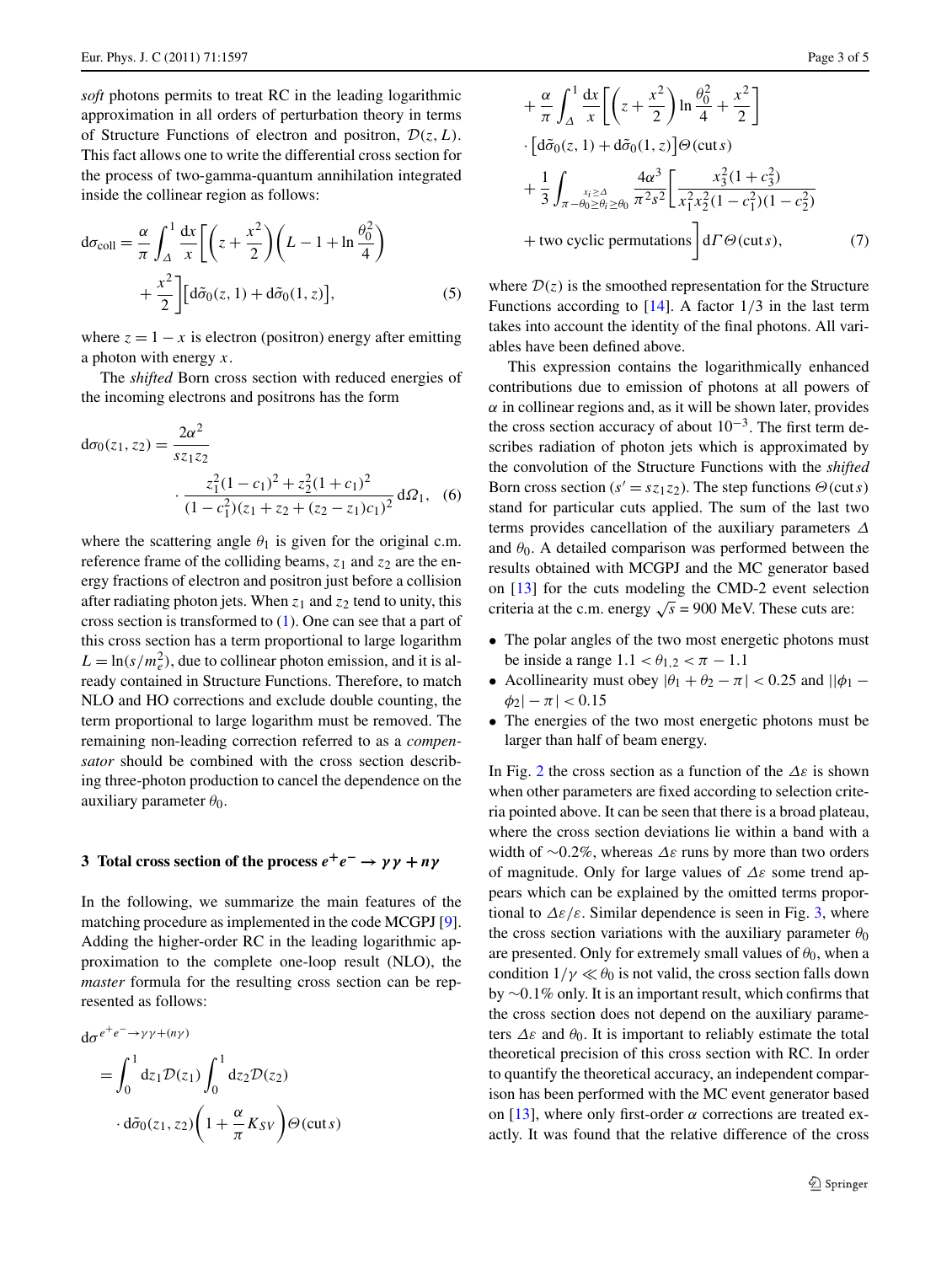

<span id="page-3-0"></span>**Fig. 2** Cross section dependence on the auxiliary parameter  $\Delta \varepsilon$ ,  $\sqrt{s} = 900 \text{ MeV}$ 



<span id="page-3-1"></span>**Fig. 3** Cross section dependence on the auxiliary parameter  $\theta_0$ ,  $\sqrt{s} = 900 \text{ MeV}$ 

sections is larger than 1% for small angles  $\Delta\theta$  < 0.1 radians and it is about ∼0.6% for an acollinearity angle ∼0.25 radians. The simulation results are presented in Fig. [4.](#page-3-2) It is seen that the difference practically does not depend on the choice of the value  $\Delta\theta$  with accuracy  $\pm 0.1\%$ . The same difference was studied as a function of beam energy when the acollinearity angle *Δθ* was fixed to 0.25 radians. The re-sults are shown in Fig. [5](#page-3-3). In this case the difference slowly increases with energy from 0.3% to 0.7%. It is an important fact, which means that for this energy band the radiation of two and more photons (jets) in the collinear region contributes to the cross section by amount ∼0.5% only. As the uncertainty of this correction is at least a few times smaller than the magnitude of the correction itself, we can conclude: a theoretical precision of the cross section with RC is certainly better than ∼0.2%.



<span id="page-3-2"></span>**Fig. 4** Relative cross section difference calculated with the MCGPJ code and generator based on Ref. [[5\]](#page-4-4) versus the angle |*Δθ*|



<span id="page-3-3"></span>**Fig. 5** Relative cross section difference calculated with the MCGPJ code and generator based on Ref. [[5\]](#page-4-4)

### **4 Conclusion**

The main features of the Monte-Carlo generator to simulate events of the process  $e^+e^- \rightarrow \gamma\gamma$  are described. The theoretical precision of the cross section with RC is estimated to be 0.2% if soft selection criteria are applied. This accuracy was achieved due to the application of the Structure Function approach. In frame of this scheme one can combine the higher-order terms proportional to  $(\alpha \log(s/m_e^2))^n$ with the Born and first-order matrix element, if conditions for matching described in [\[9](#page-4-8), [10](#page-4-9)] are met. A similar precision was quoted for other processes considered in [\[9](#page-4-8)].

It is proposed to use the generator as a complementary tool to measure the collider luminosity compared to the